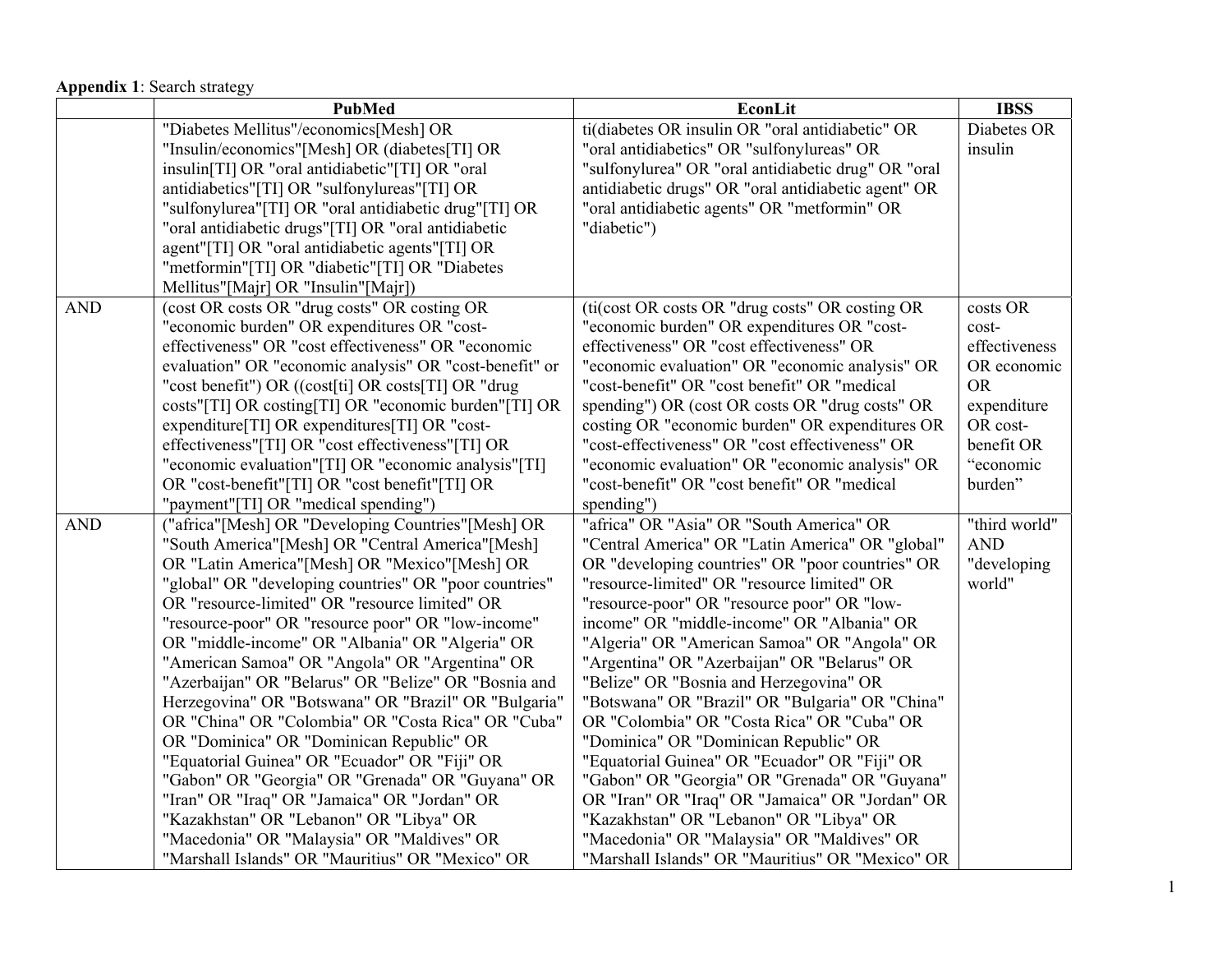|              | "Montenegro" OR "Namibia" OR "Palau" OR "Panama"         | "Montenegro" OR "Namibia" OR "Palau" OR           |  |
|--------------|----------------------------------------------------------|---------------------------------------------------|--|
|              | OR "Paraguay" OR "Peru" OR "Romania" OR "Russian         | "Panama" OR "Paraguay" OR "Peru" OR "Romania"     |  |
|              | Federation" OR "Russia" OR "Serbia" OR "South Africa"    | OR "Russian Federation" OR "Russia" OR "Serbia"   |  |
|              | OR "St. Lucia" OR "St. Vincent and the Grenadines" OR    | OR "South Africa" OR "St. Lucia" OR "St. Vincent  |  |
|              | "St. Vincent" OR "Suriname" OR "Thailand" OR             | and the Grenadines" OR "St. Vincent" OR           |  |
|              | "Turkey" OR "Turkmenistan" OR "Tuvalu" OR                | "Suriname" OR "Thailand" OR "Turkey" OR           |  |
|              | "Venezuela" OR "Armenia" OR "Bangladesh" OR              | "Turkmenistan" OR "Tuvalu" OR "Venezuela" OR      |  |
|              | "Bhutan" OR "Bolivia" OR "Cabo Verde" OR                 | "Armenia" OR "Bangladesh" OR "Bhutan" OR          |  |
|              | "Cambodia" OR "Cameroon" OR "Congo" OR "Cote             | "Bolivia" OR "Cabo Verde" OR "Cambodia" OR        |  |
|              | d'Ivoire" OR "Djibouti" OR "Egypt" OR "El Salvador"      | "Cameroon" OR "Congo" OR "cote d'Ivoire" OR       |  |
|              | OR "Ghana" OR "Guatemala" OR "Honduras" OR "India"       | "Djibouti" OR "Egypt" OR "El Salvador" OR         |  |
|              | OR "Indonesia" OR "Kenya" OR "Kiribati" OR "Kosovo"      | "Ghana" OR "Guatemala" OR "Honduras" OR           |  |
|              | OR "Kyrgyz Republic" OR "Lao PDR" OR "Lao" OR            | "India" OR "Indonesia" OR "Kenya" OR "Kiribati"   |  |
|              | "Laos" OR "Lesotho" OR "Mauritania" OR "Micronesia"      | OR "Kosovo" OR "Kyrgyz Republic" OR "Lao          |  |
|              | OR "Moldova" OR "Mongolia" OR "Morocco" OR               | PDR" OR "Lao" OR "Laos" OR "Lesotho" OR           |  |
|              | "Myanmar" OR "Nicaragua" OR "Nigeria" OR "Pakistan"      | "Mauritania" OR "Micronesia" OR "Moldova" OR      |  |
|              | OR "Papua New Guinea" OR "Philippines" OR "Samoa"        | "Mongolia" OR "Morocco" OR "Myanmar" OR           |  |
|              | OR "Sao Tome and Principe" OR "Solomon Islands" OR       | "Nicaragua" OR "Nigeria" OR "Pakistan" OR "Papua  |  |
|              | "Sri Lanka" OR "Sudan" OR "Swaziland" OR "Syrian         | New Guinea" OR "Philippines" OR "Samoa" OR        |  |
|              | Arab Republic" OR "Syria" OR "Tajikistan" OR "Timor-     | "Sao tome and Principe" OR "Solomon Islands" OR   |  |
|              | Leste" OR "Tonga" OR "Tunisia" OR "Ukraine" OR           | "Sri Lanka" OR "Sudan" OR "Swaziland" OR          |  |
|              | "Uzbekistan" OR "Vanuatu" OR "Vietnam" OR "West          | "Syrian Arab Republic" OR "Syria" OR "Tajikistan" |  |
|              | Bank" OR "Gaza" OR "Yemen" OR "Zambia" OR                | OR "Timor-Leste" OR "Tonga" OR "Tunisia" OR       |  |
|              | "Afghanistan" OR "Benin" OR "Burkina Faso" OR            | "Ukraine" OR "Uzbekistan" OR "Vanuatu" OR         |  |
|              | "Burundi" OR "Central African Republic" OR "Chad" OR     | "Vietnam" OR "West Bank" OR "Gaza" OR             |  |
|              | "Comoros" OR "Eritrea" OR "Ethiopia" OR "Gambia" OR      | "Yemen" OR "Zambia" OR "Afghanistan" OR           |  |
|              | "Guinea" OR "Guinea-Bissau" OR "Haiti" OR "Korea"        | "Benin" OR "Burkina Faso" OR "Burundi" OR         |  |
|              | OR "Liberia" OR "Madagascar" OR "Malawi" OR "Mali"       | "Central African Republic" OR "Chad" OR           |  |
|              | OR "Mozambique" OR "Nepal" OR "Niger" OR                 | "Comoros" OR "Eritrea" OR "Ethiopia" OR           |  |
|              | "Rwanda" OR "Senegal" OR "Sierra Leone" OR               | "Gambia" OR "Guinea" OR "Guinea-Bissau" OR        |  |
|              | "Somalia" OR "South Sudan" OR "Tanzania" OR "Togo"       | "Haiti" OR "Korea" OR "Liberia" OR "Madagascar"   |  |
|              | OR "Uganda" OR "Zimbabwe")                               | OR "Malawi" OR "Mali" OR "Mozambique" OR          |  |
|              |                                                          | "Nepal" OR "Niger" OR "Rwanda" OR "Senegal"       |  |
|              |                                                          | OR "Sierra Leone" OR "Somalia" OR "South Sudan"   |  |
|              |                                                          | OR "Tanzania" OR "Togo" OR "Uganda" OR            |  |
|              |                                                          | "Zimbabwe"                                        |  |
| AND          | "2007" [Date - Publication]: "3000" [Date - Publication] |                                                   |  |
| Other        |                                                          | Peer reviewed: Yes                                |  |
| constraints: |                                                          | Published after: 1 January 2007                   |  |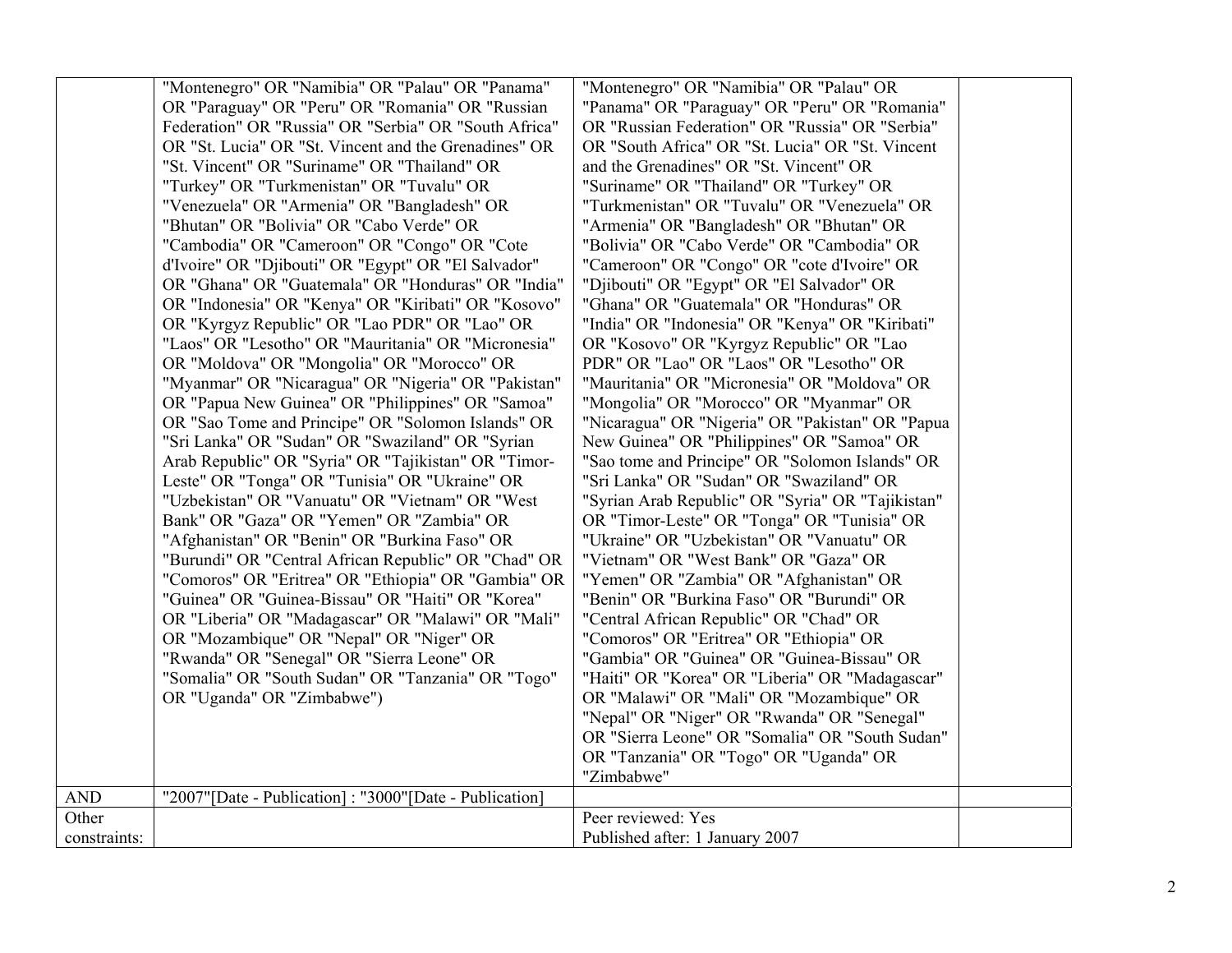| Year | <b>Conversion (CPI)</b> |
|------|-------------------------|
| 2007 | 240.007/207.3           |
| 2008 | 240.007/215.303         |
| 2009 | 240.007/214.537         |
| 2010 | 240.007/218.056         |
| 2011 | 240.007/224.939         |
| 2012 | 240.007/229.594         |
| 2013 | 240.007/232.957         |
| 2014 | 240.007/236.736         |
| 2015 | 240.007/237.017         |
| 2016 | No conversion           |

**Appendix 2**: Inflation rate Adjustment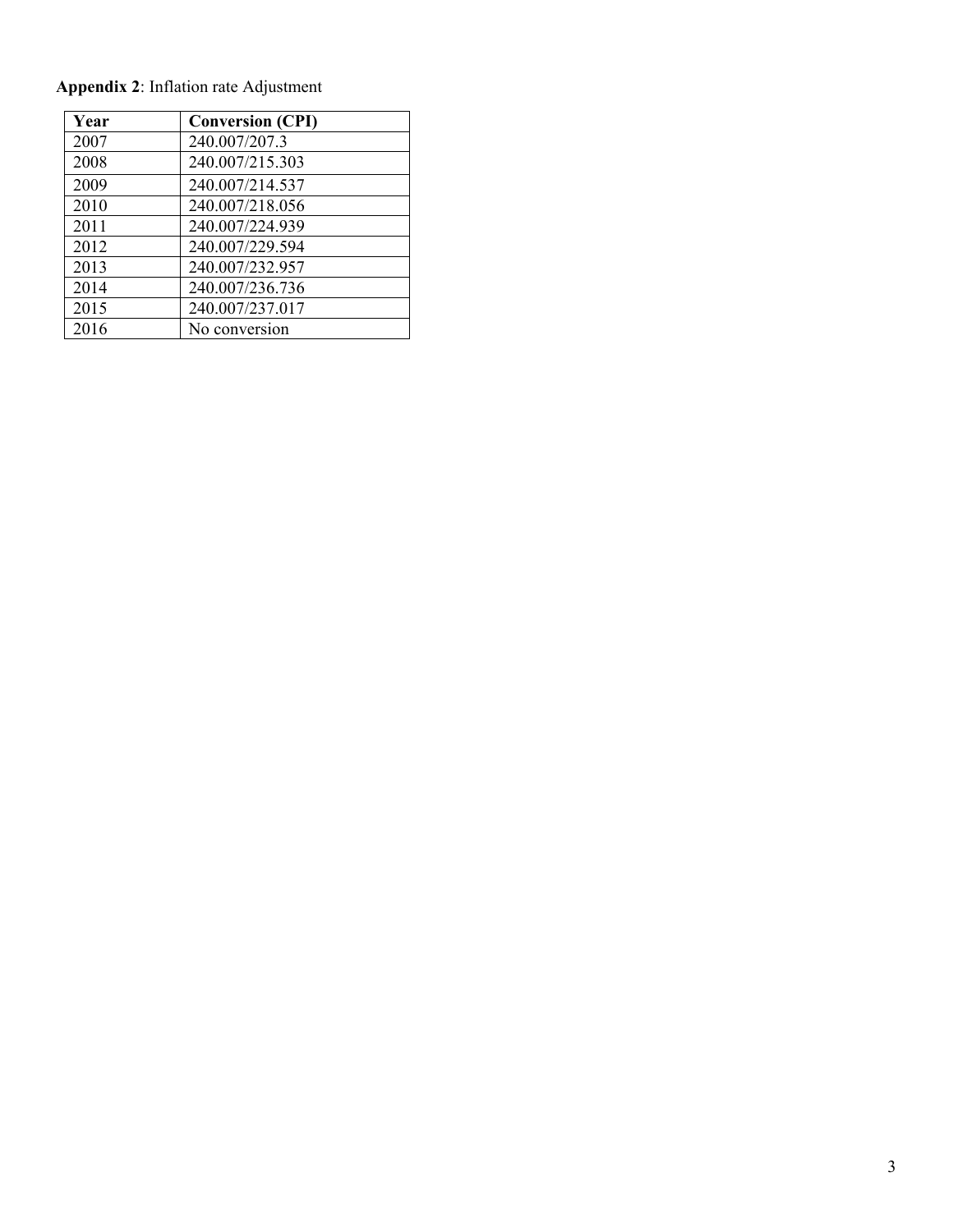|  |  | <b>Appendix 3:</b> Descriptive information about included studies |
|--|--|-------------------------------------------------------------------|
|--|--|-------------------------------------------------------------------|

| <b>Authors and year</b>                  | Country            | Reference       | Where<br>found in<br>text      | <b>Diabetes</b><br>type | Site, source                                                                                                             | <b>Funding source</b>                                                                                                                                                                                                 |
|------------------------------------------|--------------------|-----------------|--------------------------------|-------------------------|--------------------------------------------------------------------------------------------------------------------------|-----------------------------------------------------------------------------------------------------------------------------------------------------------------------------------------------------------------------|
| Shrestha, Lohani et al.<br>2013          | Nepal              |                 | Table 1                        | Unspecified             | Public hospital $(n=1)$ , private<br>hospital $(n=1)$ , outpatient<br>polyclinics (n=2); patient<br>interviews $(n=227)$ | None reported                                                                                                                                                                                                         |
| Bermudez-Tamayo,<br>Besançon et al. 2017 | Mali               | $\overline{c}$  | Table 1                        | Unspecified             | National diabetes registry;<br>patient interviews (n=497)                                                                | <b>International Diabetes</b><br>Federation (funds from Merck<br>and Co., Novo Nordisk, Eli<br>Lilly and Co., Takeda<br>Pharmaceuticals, GSK Inc.)                                                                    |
| Skordis-Worrall,<br>Round et al. 2017    | Kyrgyzstan         | $\mathfrak{Z}$  | Table 1                        | $1$ and $2$             | Unspecified (n=unspecified);<br>patient interviews $(n=138)$                                                             | University College London                                                                                                                                                                                             |
| Tharkar, Devarajan et<br>al. 2010        | India              | $\overline{4}$  | Table 1                        | Unspecified             | Population-based survey;<br>patient interviews (n=718)                                                                   | None reported                                                                                                                                                                                                         |
| Kumpatla, Kothandan<br>et al. 2013       | India              | 5               | Table 1                        | $\overline{2}$          | Diabetes care center $(n=1)$ ;<br>patient interviews (n=487)                                                             | None reported                                                                                                                                                                                                         |
| Chandra, Gogate et al.<br>2014           | India              | 6               | Table 1                        | Unspecified             | Diabetes clinic $(n=2)$ and<br>ophthalmology clinic (n=1);<br>patient interviews (n=219)                                 | Community Eye Care<br>Foundation                                                                                                                                                                                      |
| Katam, Bhatia et al.<br>2016             | India              | 7               | Table 1                        | $\mathbf{1}$            | Diabetes clinic at public<br>teaching hospital (n=1); patient<br>interviews $(n=88)$                                     | None reported                                                                                                                                                                                                         |
| Tin, Iro et al. 2015                     | Solomon<br>Islands | 8               | Tables 1, 4                    | $\boldsymbol{2}$        | Diabetes clinic $(n=1)$ ; patient<br>interviews $(n=197)$                                                                | World Diabetes Foundation,<br>Solomon Islands MHMS,<br>Nauru MHMS, International<br>Centre for Eyecare Education<br>at the University of New<br>South Wales, Australia and<br>New Zealand Society of<br>Nephrologists |
| Javanbakht, Baradaran<br>et al. 2011     | Iran               | 9               | Table 1                        | $\overline{2}$          | Diabetes clinics; patient<br>interviews (n=unspecified)                                                                  | None reported                                                                                                                                                                                                         |
| Wang, McGreevey et<br>al. 2009           | China              | 10              | Table 1,<br>Appendix<br>$A4-1$ | $\overline{2}$          | Population-based survey;<br>patient interviews (n=2040)                                                                  | GlaxoSmithKline                                                                                                                                                                                                       |
| Yang, Zhao et al.<br>2012                | China              | $\overline{11}$ | Table 1                        | Unspecified             | Population-based survey;<br>patient interviews (n=1481)                                                                  | <b>International Diabetes</b><br>Federation (IDF), Chinese<br>Diabetes Society                                                                                                                                        |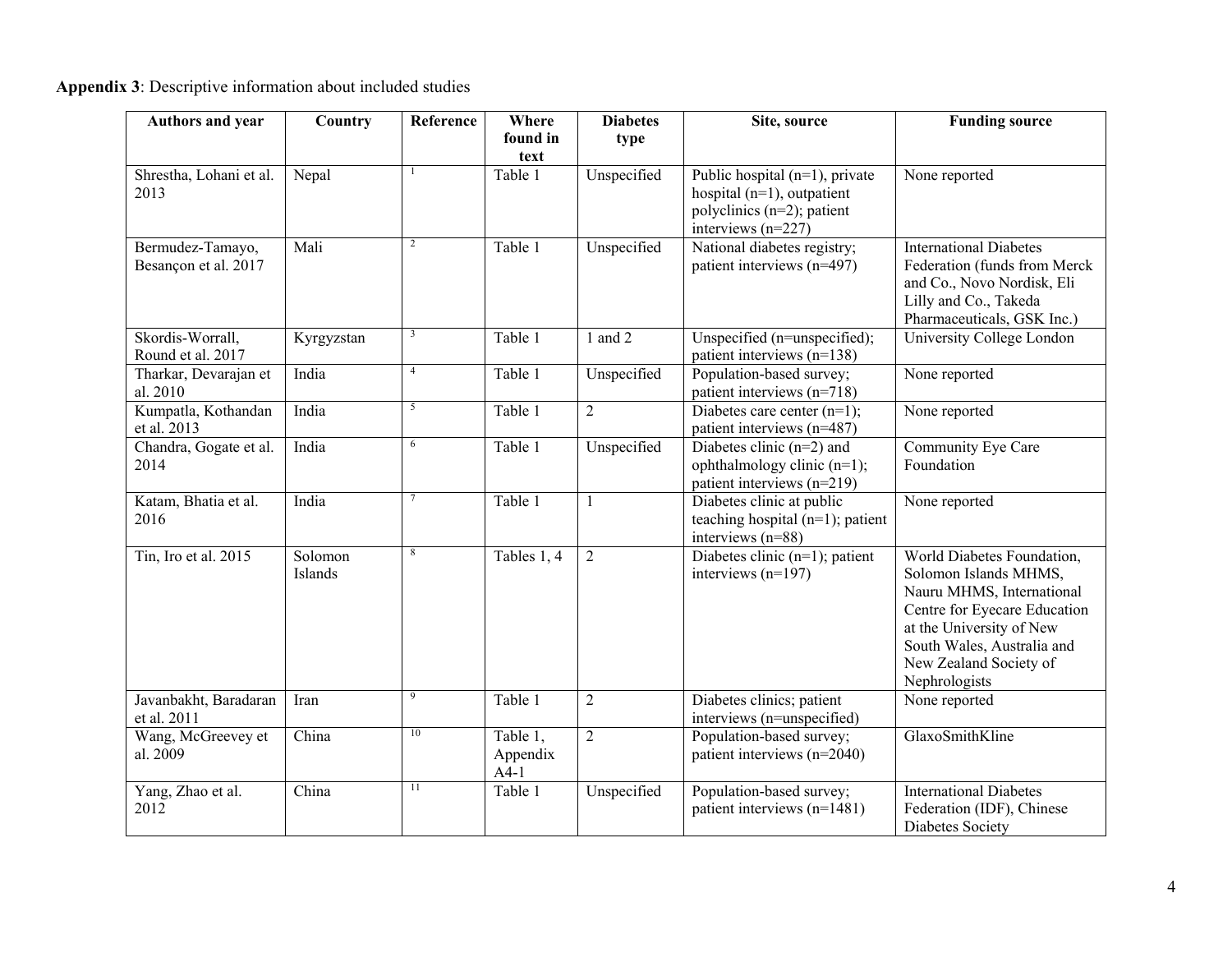| Le, Lin et al. 2013                                             | China         | 12              | Table 1                            | $\overline{2}$         | Population-based survey;<br>patient interviews (n=9396)                    | National Natural Science Fund<br>of China, Yunnan Provincial<br>Natural Science Fund                                                                                                                                                                               |
|-----------------------------------------------------------------|---------------|-----------------|------------------------------------|------------------------|----------------------------------------------------------------------------|--------------------------------------------------------------------------------------------------------------------------------------------------------------------------------------------------------------------------------------------------------------------|
| Chereches, Litan et al.<br>2012                                 | Romania       | 13              | Table 1                            | Unspecified            | Diabetes care center; patient<br>interviews $(n=1150)$                     | National Institutes of Health                                                                                                                                                                                                                                      |
| Afroz, Chowdhury et<br>al. 2016                                 | Bangladesh    | 14              | Table 2,<br>Appendix<br>$A4-2$     | $\overline{2}$         | Secondary/tertiary hospital<br>$(n=1)$ ; record review                     | Bangladesh Diabetic Somiti                                                                                                                                                                                                                                         |
| Aghili, Khamseh et al.<br>2012                                  | Iran          | $\overline{15}$ | Table 2                            | $\overline{2}$         | Diabetes outpatient setting<br>$(n=1)$ ; price lists                       | DarmanYab Darou Co.; Roche<br>Diagnostics GmbH                                                                                                                                                                                                                     |
| Riewpaiboon,<br>Chatterjee et al. 2011                          | Thailand      | 16              | Table 2                            | 1 and 2                | District hospital $(n=1)$ ; record<br>review                               | Asian Scholarship Foundation,<br>Ford Foundation                                                                                                                                                                                                                   |
| He, Ma et al. 2015                                              | China         | 17              | Table 2                            | 1 and 2                | Teaching hospital $(n=1);$<br>record review                                | None reported                                                                                                                                                                                                                                                      |
| Bao, Yang et al. 2016                                           | China         | 18              | Table 2                            | $\overline{2}$         | Hospitals ( $n=38$ ); record<br>review                                     | None reported                                                                                                                                                                                                                                                      |
| Garcia, Villarreal et<br>al. 2015                               | Mexico        | 19              | Table 2                            | 2 with<br>polypharmacy | Primary health care facilities<br>$(n=2)$ ; record review                  | None reported                                                                                                                                                                                                                                                      |
| Diaz de Leon-<br>Castaneda, Altagracia-<br>Martinez et al. 2012 | Mexico        | 20              | Tables 3, 4                        | $\overline{2}$         | Primary care clinic (n=1);<br>price lists                                  | None reported                                                                                                                                                                                                                                                      |
| Codogno, Fernandes<br>et al. 2011                               | <b>Brazil</b> | 21              | Table 2                            | $\overline{2}$         | Primary outpatient facility<br>$(n=1)$ ; record review                     | None reported                                                                                                                                                                                                                                                      |
| Cobas, Ferraz et al.<br>2013                                    | <b>Brazil</b> | 22              | Tables 2, 4,<br>Appendix<br>$A4-2$ | $\mathbf{1}$           | Secondary and tertiary public<br>health clinics ( $n=28$ ); price<br>lists | Farmanguinhos/Fundação<br>Oswaldo Cruz/National Health<br>Ministry, Brazilian Diabetes<br>Society, Fundação do Amparo<br>à Pesquisa do Estado do Rio<br>de Janeiro and the Conselho<br>Nacional de Desenvolvimento<br>Científico e Tecnológico do<br><b>Brasil</b> |
| Celik, Asci et al. 2015                                         | Turkey        | 23              | Table 2                            | $\overline{2}$         | Secondary/tertiary hospital<br>$(n=1)$ ; record review                     | None reported                                                                                                                                                                                                                                                      |
| Gonzalez, Elgart et al.<br>2013                                 | Argentina     | 24              | Table 2                            | 1 and 2                | HMO $(n=1)$ ; record review                                                | Health Carrillo-Oñativia                                                                                                                                                                                                                                           |
| Akari, Mateti et al.<br>2013                                    | India         | 25              | Table 3<br>Appendix<br>$A4-2$      | Unspecified            | Specialty hospital $(n=1)$ ;<br>patient interviews + record<br>review      | None reported                                                                                                                                                                                                                                                      |
| Fadare, Olamoyegun<br>et al. 2015                               | Nigeria       | 26              | Table 3                            | $1$ and $2$            | Teaching hospital $(n=1)$ ;<br>patient interviews + price lists            | None reported                                                                                                                                                                                                                                                      |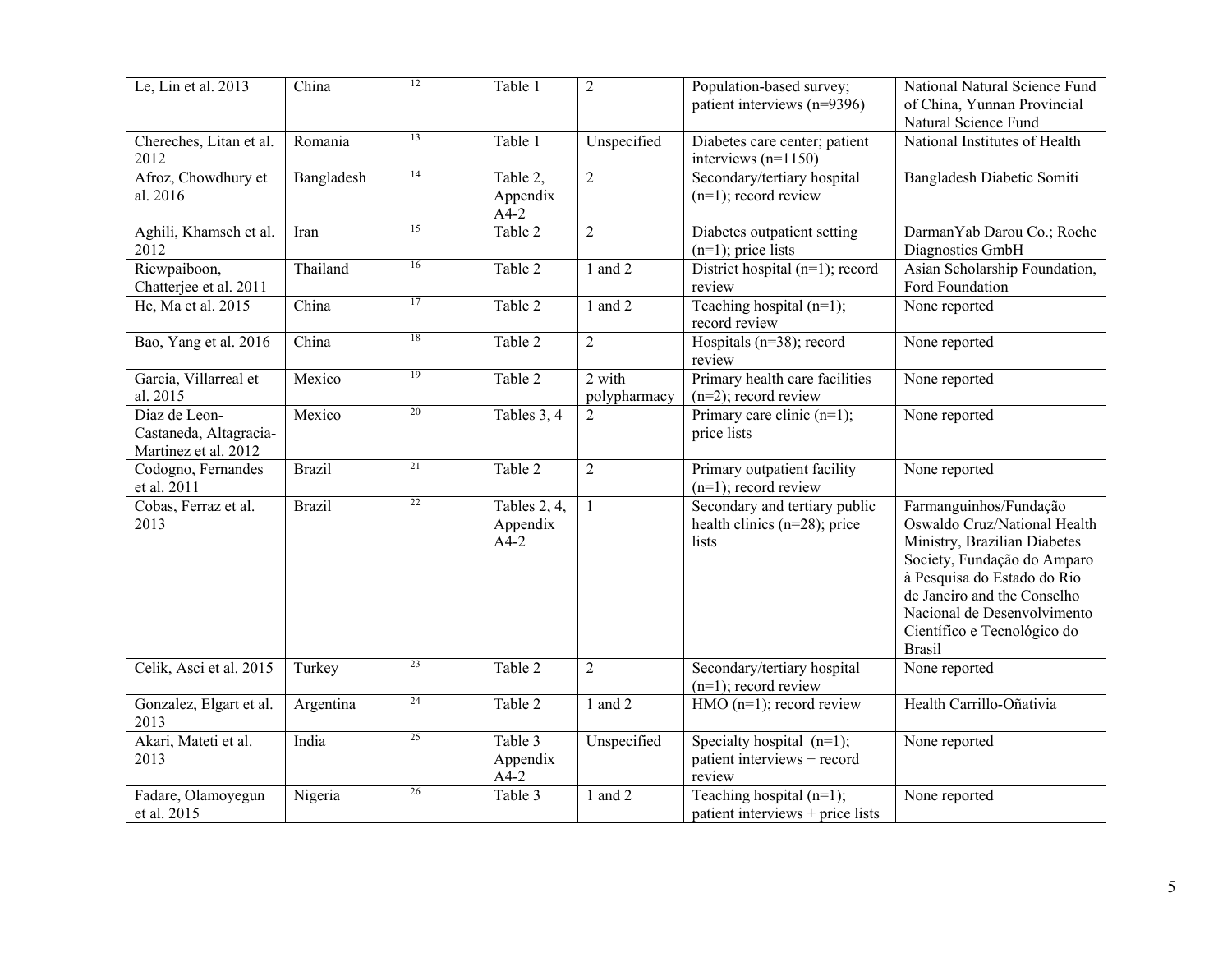| Chatterjee,<br>Riewpaiboon et al.<br>2011 | Thailand                                                                                                                                                                                         | 27 | Table 3,<br>Appendix<br>$A4-1$ | 1 and 2                 | District hospital $(n=1)$ ; patient<br>interviews + record review                              | Asian Scholarship Foundation                                                                                                                                 |
|-------------------------------------------|--------------------------------------------------------------------------------------------------------------------------------------------------------------------------------------------------|----|--------------------------------|-------------------------|------------------------------------------------------------------------------------------------|--------------------------------------------------------------------------------------------------------------------------------------------------------------|
| Wang, Fu et al. 2009                      | China                                                                                                                                                                                            | 28 | Table 3                        | $\overline{2}$          | Hospitals ( $n=20$ ); patient<br>interviews + record review                                    | GlaxoSmithKline                                                                                                                                              |
| Bahia, Araujo et al.<br>2011              | <b>Brazil</b>                                                                                                                                                                                    | 29 | Table 3,<br>Appendix<br>$A4-2$ | $\overline{2}$          | Primary, secondary and<br>tertiary facilities (n unclear);<br>patient interviews + price lists | Brazilian Diabetes Society,<br>Sanofi Aventis, Eli Lilly                                                                                                     |
| Borges, Ferraz et al.<br>2014             | <b>Brazil</b>                                                                                                                                                                                    | 30 | Table 3                        | $\overline{2}$          | Tertiary diabetes care center<br>$(n=1)$ ; patient interviews +<br>price lists                 | None reported                                                                                                                                                |
| Elgart, Asteazaran et<br>al. 2014         | Argentina                                                                                                                                                                                        | 31 | Table 3                        | $\overline{2}$          | Private hospital $(n=1)$ ; patient<br>interviews + record review                               | Novo Nordisk International                                                                                                                                   |
| Ogle, Kim et al. 2016                     | Benin, Burkina<br>Faso,<br>Cambodia,<br>Central African<br>Republic, Cote<br>d'Ivoire,<br>Ecuador, India,<br>Malawi,<br>Mauritania,<br>Mongolia,<br>Nepal,<br>Pakistan,<br>Somalia, St.<br>Lucia | 32 | Table 4                        | $\mathbf{1}$            | Survey of medical centers<br>$(n=20)$                                                          | University of Sydney,<br><b>NHMRC</b> Clinical Trials<br>Centre, Leona M. and Harry<br>B. Helmsley Charitable Trust                                          |
| Flessa and Zembok<br>2014                 | Cambodia                                                                                                                                                                                         | 33 | Table 4                        | $\overline{2}$          | National price list                                                                            | German Federal Ministry for<br>Economic Cooperation and<br>Development (BMZ) via<br>Deutsche Gesellschaft für<br>Internationale<br>Zusammenarbeit (GIZ) GmbH |
| Sosale, Sosale et al.<br>2016             | India                                                                                                                                                                                            | 34 | Table 4                        | $\sqrt{2}$              | Private hospital $(n=1)$ ; record<br>review                                                    | Diacon Hospital                                                                                                                                              |
| Davari, Boroumand et<br>al. 2016          | Iran                                                                                                                                                                                             | 35 | Table 4                        | $\overline{2}$          | Endocrine research center<br>$(n=1)$ ; record review                                           | Isfahan University of Medical<br>Sciences                                                                                                                    |
| Farshchi, Aghili et al.<br>2016           | Iran                                                                                                                                                                                             | 36 | Table 4                        | 2 with<br>complications | Public diabetes care center<br>$(n=1)$ ; record review                                         | Novo Nordisk                                                                                                                                                 |
| Al-Sharayri, Alsabrah<br>et al. 2013      | Jordan                                                                                                                                                                                           | 37 | Table 4                        | Unspecified             | Outpatient pharmacy at a<br>hospital $(n=1)$ ; record review                                   | None reported                                                                                                                                                |
| Hyassat, Al Shekarchi<br>et al. 2015      | Jordan                                                                                                                                                                                           | 38 | Table 4                        | $\overline{2}$          | Cohort study at national<br>diabetes center; record review                                     | None reported                                                                                                                                                |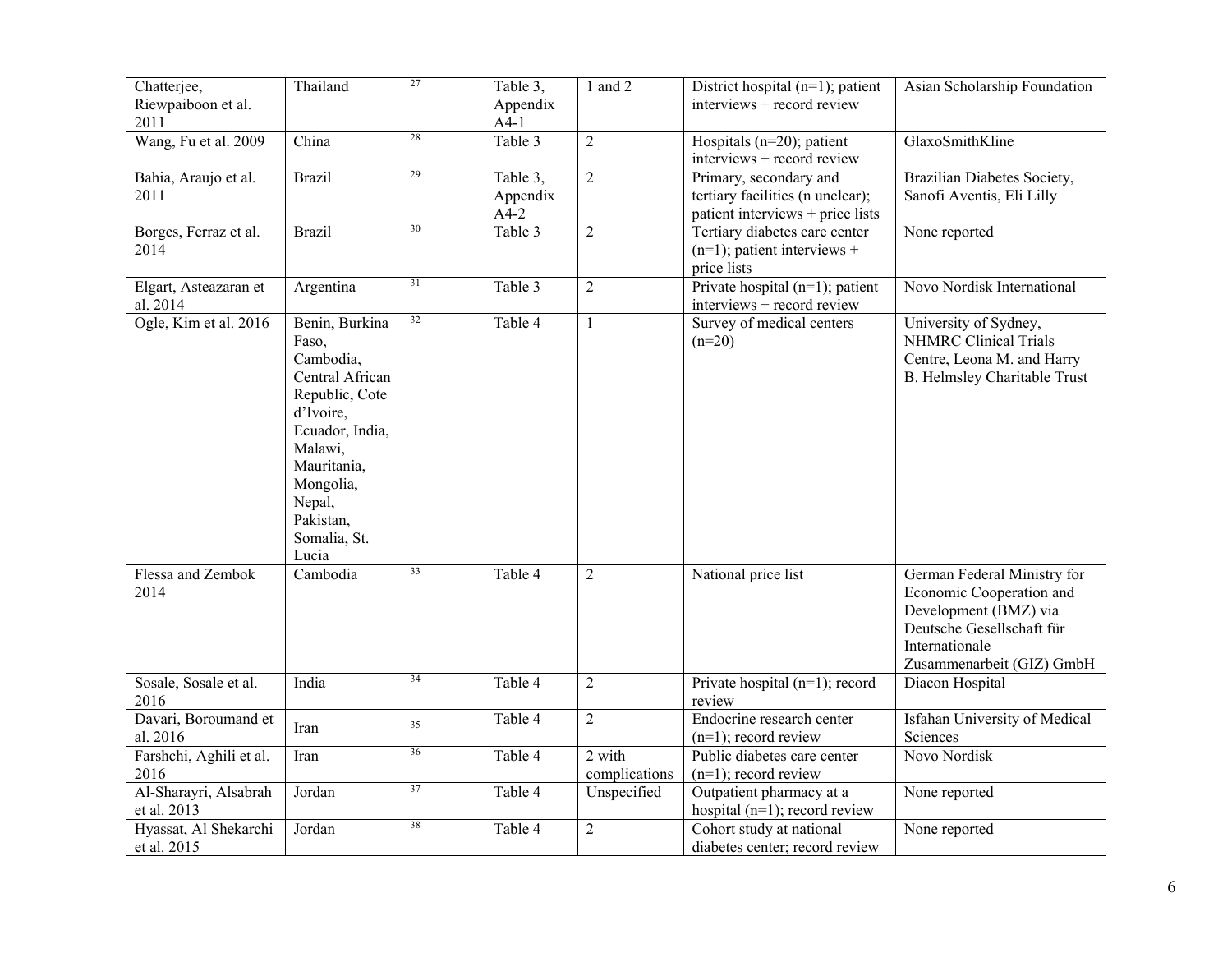| Biorac, Jakovljević et<br>al. 2009               | Serbia                  | 39 | Table 4            | $\overline{2}$                        | Health center $(n=2)$ ; patient<br>interviews + price lists                                              | None reported                                                                                                                                                                                                  |
|--------------------------------------------------|-------------------------|----|--------------------|---------------------------------------|----------------------------------------------------------------------------------------------------------|----------------------------------------------------------------------------------------------------------------------------------------------------------------------------------------------------------------|
| Petkova, Petkova et al.<br>2013                  | Bulgaria                | 40 | Table 4            | 1 (pediatric)                         | Pediatric hospital $(n=1)$ ;<br>patient interviews                                                       | None reported                                                                                                                                                                                                  |
| Huang, Vemer et al.<br>2016                      | China                   | 41 | Table 4            | Unspecified                           | Population-based cohort study;<br>record review                                                          | None reported                                                                                                                                                                                                  |
| Borges, Guidoni et al.<br>2011                   | <b>Brazil</b>           | 42 | Table 4            | $\overline{2}$                        | Diabetes outpatient facility<br>$(n=1)$ ; record review                                                  | Coordenação de<br>Aperfeiçoamento de Pessoal<br>de Nível Superior, Conselho<br>Nacional de Desenvolvimento<br>Tecnológi-co e Científico                                                                        |
| Beran and Higuchi<br>2013                        | Vietnam,<br>Philippines | 43 | Table 4            | Unspecified                           | Diabetes "centers of<br>excellence" and facilities (n<br>unclear); patient interviews +<br>record review | World Diabetes Foundation,<br><b>International Diabetes</b><br>Federation (funds from Lilly<br>Foundation), Foundation for<br>Advanced Studies on<br>International Development,<br>Health Action International |
| Gu, Mu et al. 2016                               | China                   | 44 | Table 4            | $\overline{2}$                        | Secondary and tertiary<br>hospitals ( $n=2$ ); record review                                             | AstraZeneca                                                                                                                                                                                                    |
| Gu, Deng et al. 2015                             | China                   | 45 | Table 4            | $\overline{2}$                        | Secondary and tertiary<br>hospitals ( $n=2$ ); record review                                             | AstraZeneca                                                                                                                                                                                                    |
| Elgart, González et al.<br>2014                  | Argentina               | 46 | Table 4            | $\overline{2}$                        | Pharmaceutical management<br>system; record review                                                       | Novo Nordisk                                                                                                                                                                                                   |
| Okoronkwo,<br>Ekpemiro et al. 2016               | Nigeria                 | 47 | Appendix<br>$A4-1$ | $\overline{2}$                        | Outpatient diabetes clinic at<br>public health facility $(n=1)$ ;<br>patient interviews                  | None reported                                                                                                                                                                                                  |
| Farshchi, Esteghamati<br>et al. 2014             | Iran                    | 48 | Appendix<br>$A4-1$ | $\overline{2}$                        | Public diabetes care center<br>$(n=1)$ ; record review                                                   | None reported                                                                                                                                                                                                  |
| Cárdenas, Mirelman et<br>al. 2015                | Peru                    | 49 | Appendix<br>$A4-1$ | $\overline{2}$                        | National price list                                                                                      | National Institutes of Health                                                                                                                                                                                  |
| Chicaíza-Becerra,<br>Gamboa-Garay et al.<br>2010 | Colombia                | 50 | Appendix<br>$A4-1$ | $\overline{2}$                        | National price list                                                                                      | Universidad Nacional de<br>Colombia                                                                                                                                                                            |
| Riewpaiboon,<br>Chatterjee et al. 2011           | Thailand                | 51 | Appendix<br>$A4-1$ | $1$ and $2$                           | Public district hospital $(n=1)$ ;<br>patient interviews + record<br>review                              | Ford Foundation                                                                                                                                                                                                |
| Oksuz, Malhan et al.<br>2016                     | Turkey                  | 52 | Appendix<br>$A4-2$ | Unspecified<br>(with<br>complication) | National price list                                                                                      | None reported                                                                                                                                                                                                  |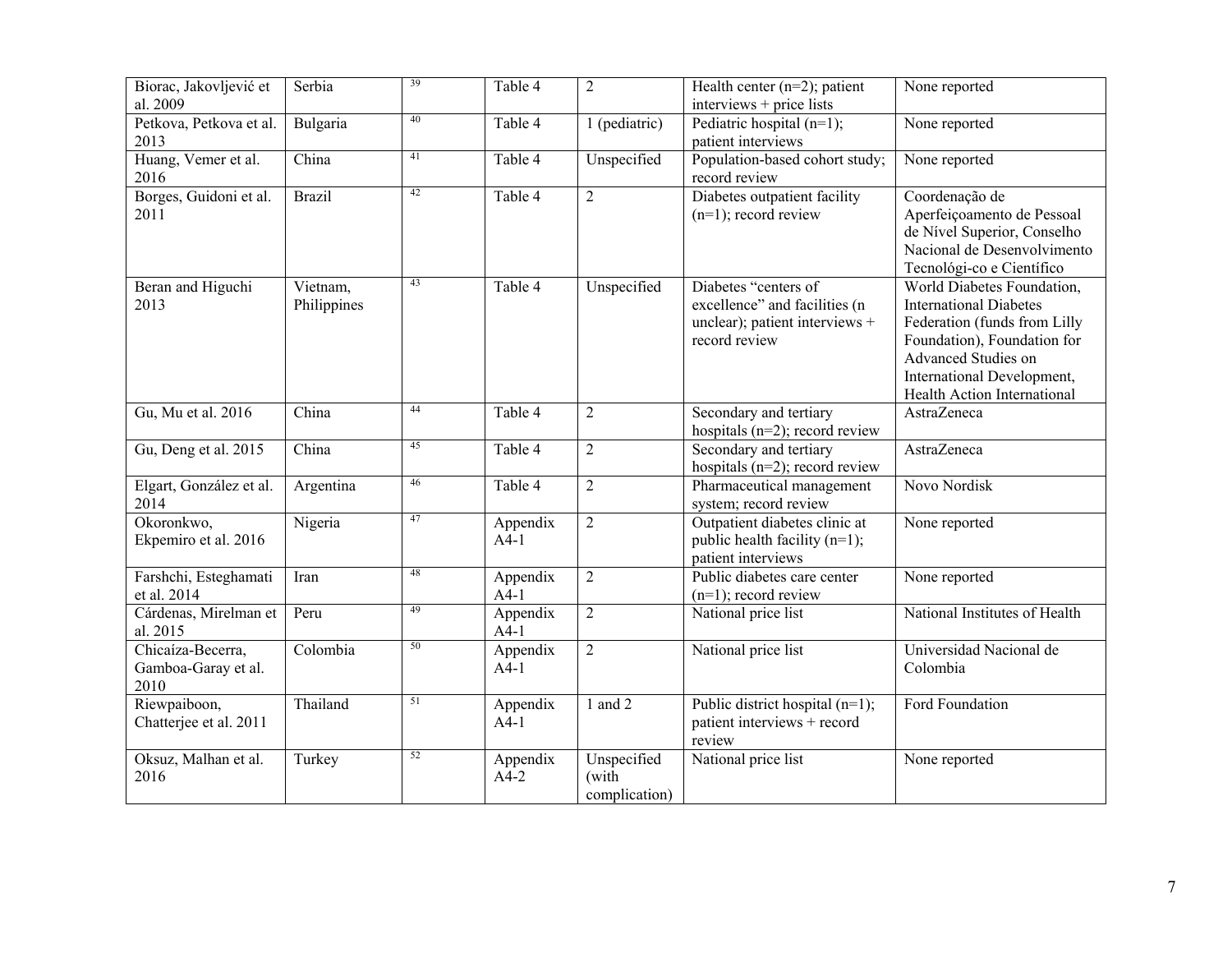## **Appendix 4**: Complication treatment costs

Table A4-1: Complication treatment costs, per case per year

| Study type       | Country/study                                              | Cost component (2016 USD)      |                           |
|------------------|------------------------------------------------------------|--------------------------------|---------------------------|
|                  |                                                            | Type of complication/procedure | Cost per case<br>per year |
| Data reported by | Lower-middle income countries                              |                                |                           |
| patients         | Nigeria <sup>47</sup>                                      | Diabetes related diseases      | 218.72                    |
|                  |                                                            | conditions (unspecified)       |                           |
|                  | Upper-middle income countries                              |                                |                           |
|                  | $China$ <sup>10</sup>                                      | Hypertension                   | 1,963.7                   |
|                  |                                                            | <b>Stroke</b>                  | 1,324.26                  |
|                  |                                                            | Acute MI                       | 1,577.12                  |
|                  |                                                            | Transient Ischemia Attack      | 1,324.61                  |
|                  |                                                            | Angina                         | 1,156.73                  |
|                  |                                                            | Congestive heart failure       | 1,080.90                  |
|                  |                                                            | <b>PTCA</b>                    | 4,033.00                  |
|                  |                                                            | Renal function disorders       | 984.80                    |
|                  |                                                            | Macroalbuminuria               | 1,175.72                  |
|                  |                                                            | Microalbuminuria               | 835.57                    |
|                  |                                                            | Uremia                         | 249.73                    |
|                  |                                                            | Cataract                       | 1,504.41                  |
|                  |                                                            | Retinopathy                    | 907.70                    |
|                  |                                                            | Peripheral neuropathy          | 1,228.05                  |
|                  |                                                            | Other CHD                      | 2,737.56                  |
|                  |                                                            | Peripheral vascular disease    | 117.40                    |
| Data from        | $\frac{Upper-middle\ income\ countries}{\text{Iran}^{48}}$ |                                |                           |
| provider/system  |                                                            | Neuropathy & foot ulcer        | 80.59                     |
| perspective      |                                                            | Nephropathy                    | 150.35                    |
|                  |                                                            | Retinopathy                    | 81.73                     |
|                  |                                                            | <b>CVD</b>                     | 221.67                    |
|                  | Peru <sup>49</sup>                                         | Diabetic Foot                  | 193.39                    |
|                  | Colombia $50$                                              | Major amputation               | 2,155.11                  |
|                  |                                                            | Minor amputation               | 866.25                    |
|                  |                                                            | Bone biopsy                    | 137.71                    |
|                  |                                                            | Cellulitis                     | 199.82                    |
|                  |                                                            | Ischemia management            | 1,419.89                  |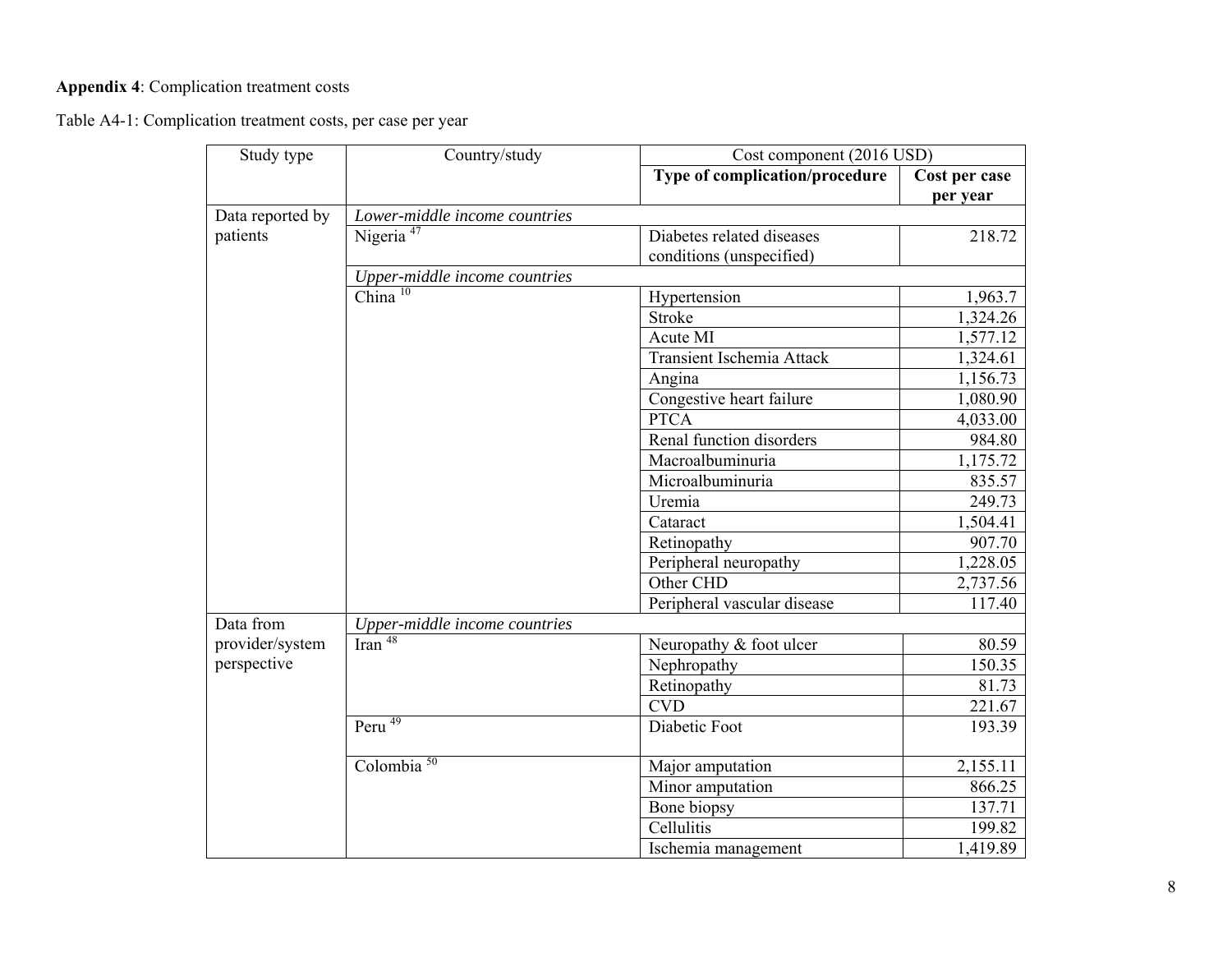|                |                               | Osteomyelitis                     |           |
|----------------|-------------------------------|-----------------------------------|-----------|
|                |                               | Rehabilitation                    | 45.61     |
|                |                               | Magnetic resonance                | 315.35    |
|                |                               | Radiography                       | 15.49     |
|                |                               | Deep ulcer management             | 1,630.32  |
|                |                               | Superficial ulcer management      | 581.08    |
| Data from both | Upper-middle income countries |                                   |           |
| patient and    | Thailand <sup>27</sup>        | Micro vascular                    | 714.77    |
| provider       |                               | Macro vascular                    | 408.61    |
| perspectives   |                               | Micro and macro vascular          | 742.89    |
|                |                               | complications                     |           |
|                |                               | Micro vascular and cataract       | 830.97    |
|                |                               | Cataract                          | 168.39    |
|                | Thailand $\overline{51}$      | Diabetes with complications       | 4,368.42  |
|                |                               | Diabetes with disability          | 7925.64   |
|                |                               | Diabetes with mild disability     | 5301.49   |
|                |                               | Diabetes with moderate disability | 16,284.76 |
|                |                               | Diabetes with severe disability   | 14,356.52 |
|                |                               | Diabetes with very severe         | 21,703.00 |
|                |                               | disability                        |           |

## Table A4-2: Complication treatment costs, per patient per year

|                 |                               | Cost component (2016 USD)       |                  |  |
|-----------------|-------------------------------|---------------------------------|------------------|--|
|                 |                               | Type of complication            | Cost per patient |  |
|                 | Country/study                 |                                 | per year         |  |
| Data from       | Lower-middle income countries |                                 |                  |  |
| provider/system | Bangladesh <sup>14</sup>      | Cardiopathy–retinopathy         | 596.00           |  |
| perspective     |                               | Cardiopathy-nephropathy         | 478.00           |  |
|                 |                               | Nephropathy-retinopathy         | 867.00           |  |
|                 |                               | Cardiopathy-retinopathy         | 596.00           |  |
|                 |                               | Cardiopathy–nephropathy         | 478.00           |  |
|                 | Upper-middle income countries |                                 |                  |  |
|                 | Brazil $^{22}$                | Medical procedures/hemodialysis | 84.62            |  |
| Data from both  | Lower-middle income countries |                                 |                  |  |
| patient and     | India $^{25}$                 | Macro vascular                  | 134.85           |  |
| provider        |                               | Micro vascular                  | 88.48            |  |
| perspectives    |                               | Infections                      | 51.29            |  |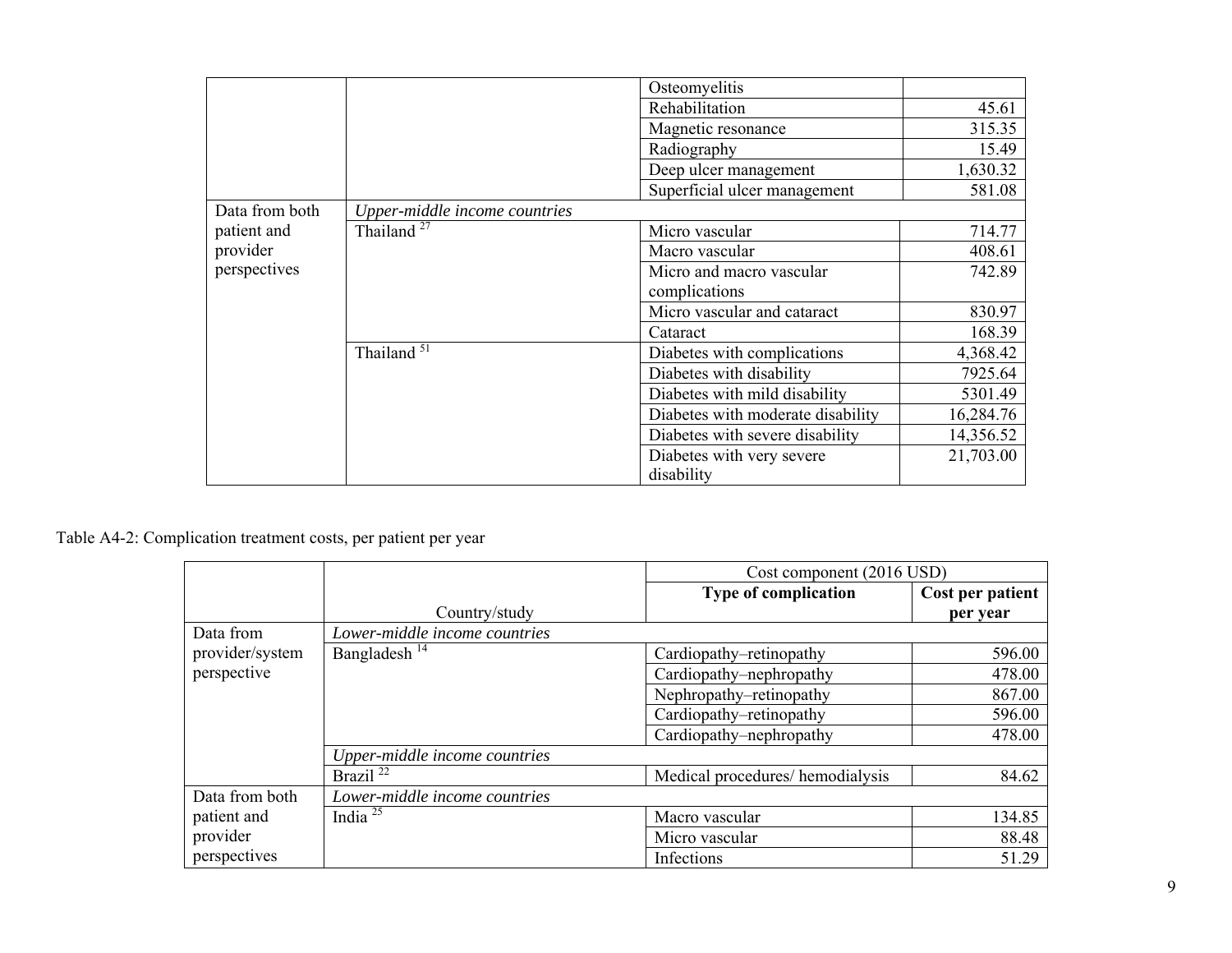| Upper-middle income countries |                          |          |
|-------------------------------|--------------------------|----------|
| Brazil <sup>29</sup>          | Micro vascular           | 3,703.73 |
|                               | Macro vascular           | 2,387.33 |
|                               | Micro and macro vascular |          |
|                               | complications            | 2,976.64 |
| Turkey <sup>52</sup>          | Diabetic foot ulcer      |          |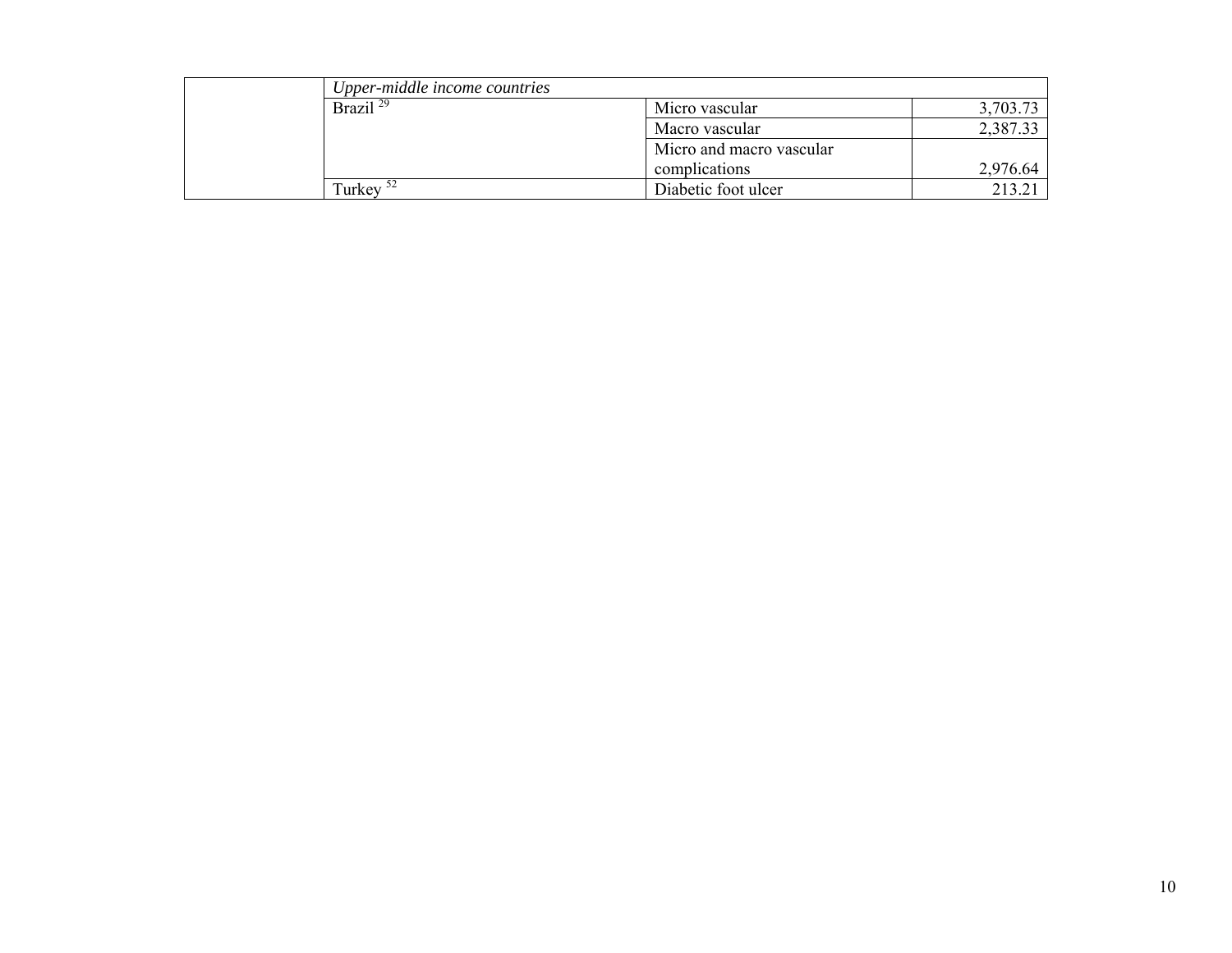## **References**

- 1. Shrestha N, Lohani SP, Angdembe MR, et al. Cost of diabetes mellitus care among patients attending selected outpatient clinics. *Journal of the Nepal Medical Association* 2013;52(190):343-8. [published Online First: 2013/12/24]
- 2. Bermudez-Tamayo C, Besançon S, Johri M, et al. Direct and indirect costs of diabetes mellitus in Mali: A case-control study. *PloS One* 2017;12(5):e0176128.
- 3. Skordis-Worrall J, Round J, Arnold M, et al. Addressing the double-burden of diabetes and tuberculosis: lessons from Kyrgyzstan. *Globalization and Health* 2017;13(1):16.
- 4. Tharkar S, Devarajan A, Kumpatla S, et al. The socioeconomics of diabetes from a developing country: A population based cost of illness study. *Diabetes Research and Clinical Practice* 2010;89(3):334-40. doi: 10.1016/j.diabres.2010.05.009 [published Online First: 2010/06/12]
- 5. Kumpatla S, Kothandan H, Tharkar S, et al. The costs of treating long term diabetic complications in a developing country: A study from India. *Journal of the Association of Physicians of India* 2013;61:17.
- 6. Chandra P, Gogate B, Gogate P, et al. Economic burden of diabetes in urban Indians. *Open Ophthalmology Journal* 2014;8:91-4. doi: 10.2174/1874364101408010091 [published Online First: 2015/02/13]
- 7. Katam KK, Bhatia V, Dabadghao P, et al. High direct costs of medical care in patients with Type 1 diabetes attending a referral clinic in a government-funded hospital in Northern India. *National Medical Journal of India* 2016;29(2):64-7. [published Online First: 2016/09/03]
- 8. Tin ST, Iro G, Gadabu E, et al. Counting the cost of diabetes in the Solomon Islands and Nauru. *PLoS One* 2015;10(12):e0145603. doi: 10.1371/journal.pone.0145603 [published Online First: 2015/12/25]
- 9. Javanbakht M, Baradaran HR, Mashayekhi A, et al. Cost-of-illness analysis of type 2 diabetes mellitus in Iran. *PLoS One* 2011;6(10):e26864. doi: 10.1371/journal.pone.0026864 [published Online First: 2011/11/09]
- 10. Wang W, McGreevey WP, Fu C, et al. Type 2 diabetes mellitus in China: A preventable economic burden. *American Journal of Managed Care* 2009;15(9):593-601. [published Online First: 2009/09/15]
- 11. Yang W, Zhao W, Xiao J, et al. Medical care and payment for diabetes in China: Enormous threat and great opportunity. *PLoS One* 2012;7(9):e39513. doi: 10.1371/journal.pone.0039513 [published Online First: 2012/10/11]
- 12. Le C, Lin L, Jun D, et al. The economic burden of type 2 diabetes mellitus in rural southwest China. *International journal of cardiology* 2013;165(2):273-7. doi: 10.1016/j.ijcard.2011.08.039 [published Online First: 2011/09/13]
- 13. Chereches RM, Litan CM, Zlati AM, et al. Does co-morbid depression impact diabetes related costs? Evidence from a cross-sectional survey in a low-income country. *Journal of Mental Health Policy and Economics* 2012;15(3):127-38. [published Online First: 2012/09/25]
- 14. Afroz A, Chowdhury HA, Shahjahan M, et al. Association of good glycemic control and cost of diabetes care: Experience from a tertiary care hospital in Bangladesh. *Diabetes Research and Clinical Practice* 2016;120:142-8. doi: 10.1016/j.diabres.2016.07.030 [published Online First: 2016/08/24]
- 15. Aghili R, Khamseh ME, Malek M, et al. Structured self monitoring of blood glucose in Iranian people with type 2 diabetes; A cost consequence analysis. *DARU Journal of Pharmaceutical Sciences* 2012;20(1):32.
- 16. Riewpaiboon A, Chatterjee S, Piyauthakit P. Cost analysis for efficient management: diabetes treatment at a public district hospital in Thailand. *International Journal of Pharmacy Practice* 2011;19(5):342-9. doi: 10.1111/j.2042-7174.2011.00131.x [published Online First: 2011/09/09]
- 17. He M, Ma J, Wang D, et al. Costs for hospitalized patients with diabetes mellitus in China. *Asia Pacific Journal of Public Health* 2015;27(2):NP925-NP35.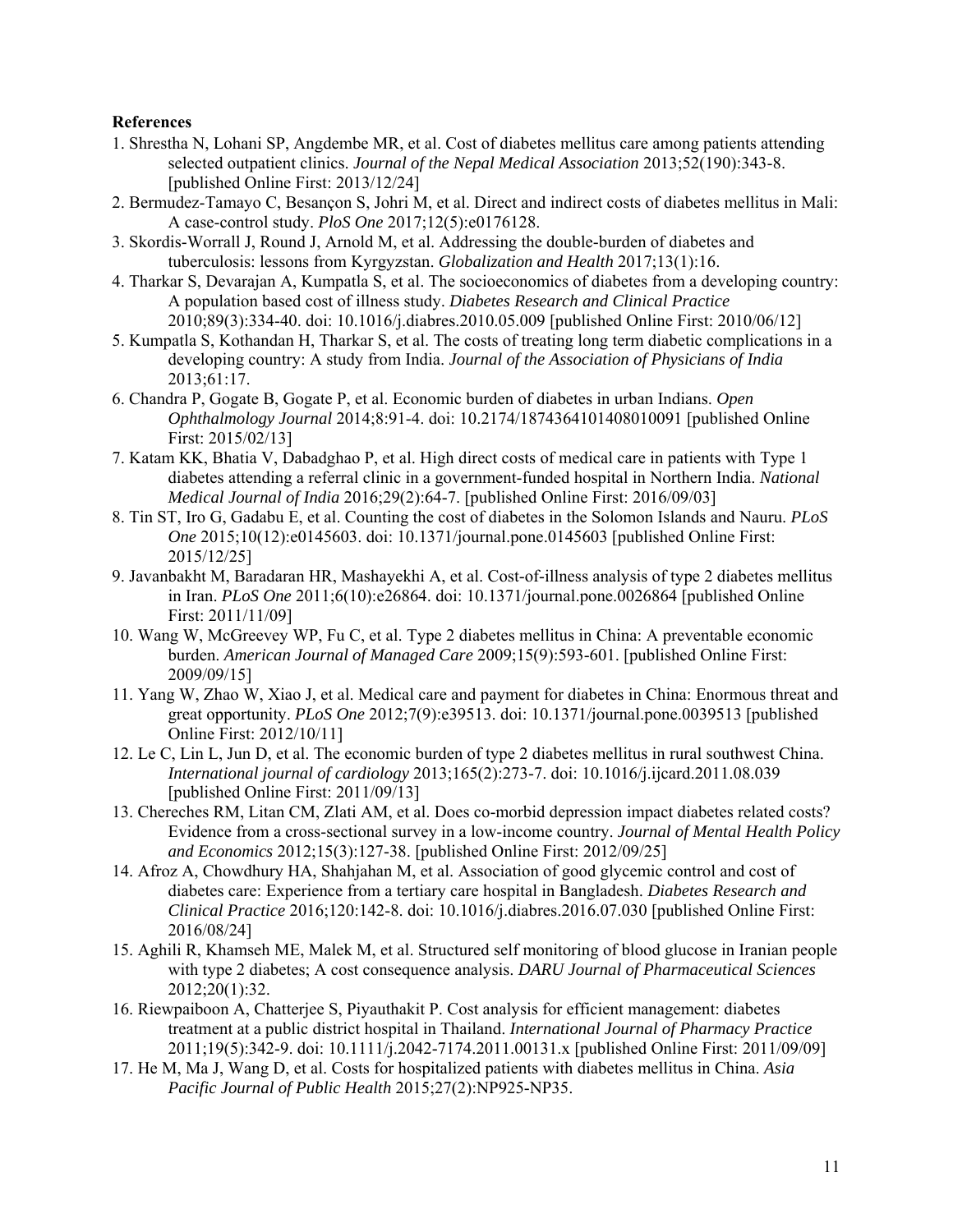- 18. Bao X, Yang C, Fang K, et al. Hospitalization costs and complications in hospitalized patients with type 2 diabetes mellitus in Beijing, China. *Journal of diabetes* 2016 doi: 10.1111/1753- 0407.12428 [published Online First: 2016/05/20]
- 19. Garcia AL, Villarreal RE, Galicia RL, et al. [The cost of polypharmacy in patients with type 2 diabetes mellitus]. *Revista Médica de Chile* 2015;143(5):606-11. doi: 10.4067/s0034- 98872015000500008 [published Online First: 2015/07/24]
- 20. de León-Castañeda CD, Altagracia-Martínez M, Kravzov-Jinich J, et al. Cost-effectiveness study of oral hypoglycemic agents in the treatment of outpatients with type 2 diabetes attending a public primary care clinic in Mexico City. *ClinicoEconomics and Outcomes Research* 2012;4:57.
- 21. Codogno JS, Fernandes RA, Sarti FM, et al. The burden of physical activity on type 2 diabetes public healthcare expenditures among adults: A retrospective study. *BMC Public Health* 2011;11:275. doi: 10.1186/1471-2458-11-275 [published Online First: 2011/05/06]
- 22. Cobas RA, Ferraz MB, Matheus ASdM, et al. The cost of type 1 diabetes: A nationwide multicentre study in Brazil. *Bulletin of the World Health Organization* 2013;91(6):434-40.
- 23. Celik A, Asci M, Celik BO, et al. The impact of laparoscopic diverted sleeve gastrectomy with ileal transposition (DSIT) on short term diabetic medication costs. *SpringerPlus* 2015;4:417. doi: 10.1186/s40064-015-1216-z [published Online First: 2015/08/22]
- 24. Gonzalez L, Elgart JF, Calvo H, et al. Changes in quality of care and costs induced by implementation of a diabetes program in a social security entity of Argentina. *ClinicoEconomics and Outcomes Research* 2013;5:337-45. doi: 10.2147/ceor.s40949 [published Online First: 2013/07/23]
- 25. Akari S, Mateti UV, Kunduru BR. Health-care cost of diabetes in South India: A cost of illness study. *Journal of research in pharmacy practice* 2013;2(3):114-7. doi: 10.4103/2279-042x.122382 [published Online First: 2014/07/06]
- 26. Fadare J, Olamoyegun M, Gbadegesin BA. Medication adherence and direct treatment cost among diabetes patients attending a tertiary healthcare facility in Ogbomosho, Nigeria. *Malawi Medical Journal: The Journal of Medical Association of Malawi* 2015;27(2):65-70. [published Online First: 2015/09/26]
- 27. Chatterjee S, Riewpaiboon A, Piyauthakit P, et al. Cost of diabetes and its complications in Thailand: A complete picture of economic burden. *Health & social care in the community* 2011;19(3):289- 98. doi: 10.1111/j.1365-2524.2010.00981.x [published Online First: 2011/02/01]
- 28. Wang W, Fu CW, Pan CY, et al. How do type 2 diabetes mellitus-related chronic complications impact direct medical cost in four major cities of urban China? *Value in health : the journal of the International Society for Pharmacoeconomics and Outcomes Research* 2009;12(6):923-9. doi: 10.1111/j.1524-4733.2009.00561.x [published Online First: 2009/10/14]
- 29. Bahia LR, Araujo DV, Schaan BD, et al. The costs of type 2 diabetes mellitus outpatient care in the Brazilian public health system. *Value in health : the journal of the International Society for Pharmacoeconomics and Outcomes Research* 2011;14(5 Suppl 1):S137-40. doi: 10.1016/j.jval.2011.05.009 [published Online First: 2011/08/24]
- 30. Borges NB, Ferraz MB, Chacra AR. The cost of type 2 diabetes in Brazil: evaluation of a diabetes care center in the city of Sao Paulo, Brazil. *Diabetology & metabolic syndrome* 2014;6(1):122. doi: 10.1186/1758-5996-6-122 [published Online First: 2014/11/18]
- 31. Elgart JF, Asteazaran S, De La Fuente JL, et al. Direct and indirect costs associated to type 2 diabetes and its complications measured in a social security institution of Argentina. *International journal of public health* 2014;59(5):851-7. doi: 10.1007/s00038-014-0604-4 [published Online First: 2014/09/06]
- 32. Ogle G, Kim H, Middlehurst A, et al. Financial costs for families of children with Type 1 diabetes in lower‐income countries. *Diabetic Medicine* 2016;33(6):820-26.
- 33. Flessa S, Zembok A. Costing of diabetes mellitus type II in Cambodia. *Health Economics Review* 2014;4(1):24.